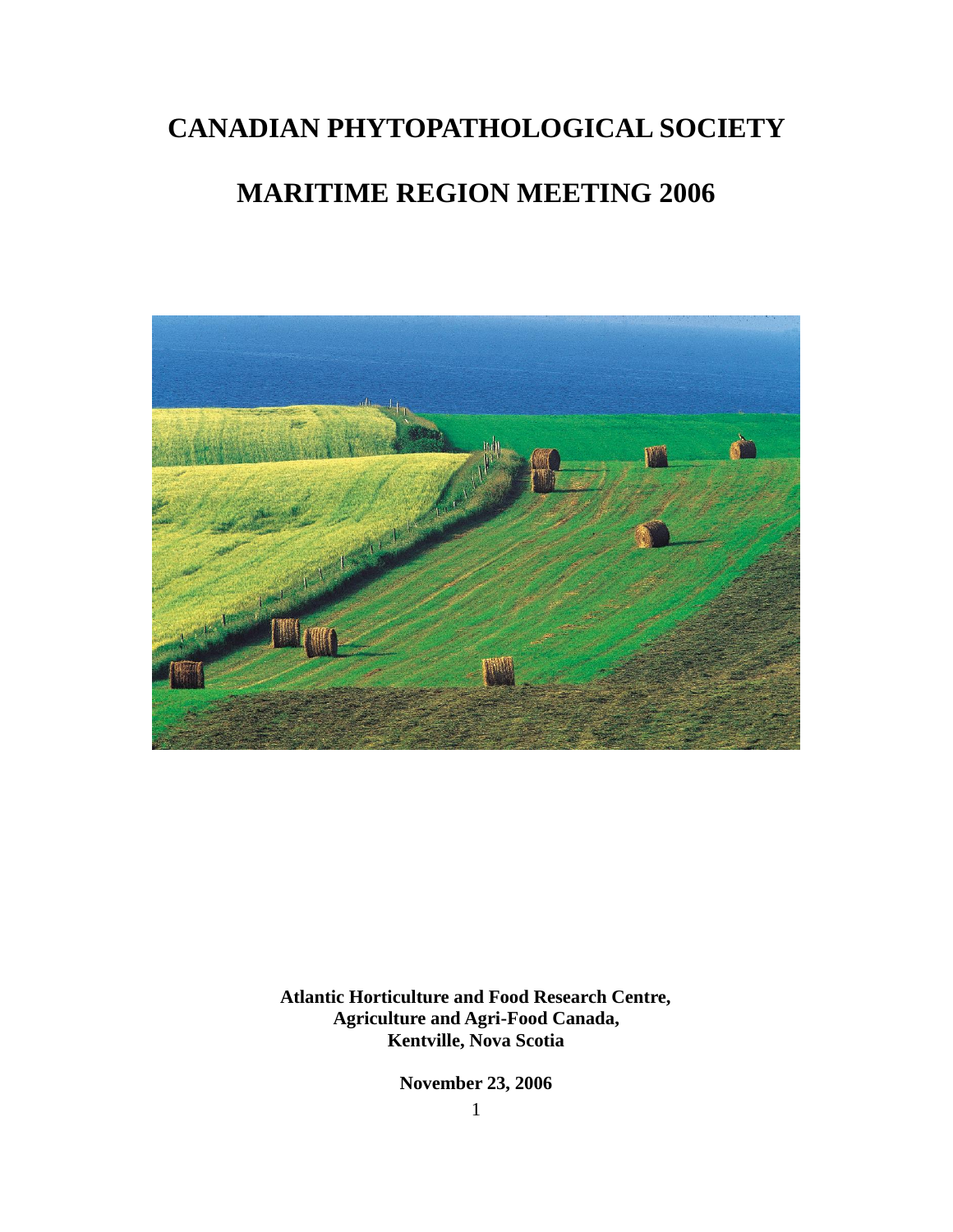# **Canadian Phytopathological Society Maritime Region Meeting November 23, 2006 Atlantic Horticulture and Food Research Centre, Kentville, NS**

## **INTRODUCTION**

Welcome to Kentville and to the 2006 Canadian Phytopathological Society Maritime Region Meeting. It has been a full year since we got together as a group, and I look forward to a stimulating afternoon of scientific discussion and fellowship.

There are 10 oral presentations and one poster presentation on various topics in phytopathology scheduled for the afternoon. A dinner and presentations will take place at Rosie's Restaurant and Paddy's Pub following the meeting.

I am pleased and honoured to welcome Dr. Verna Higgins, Emeritus Professor, Department of Cell and Systems Biology (formerly Botany), University of Toronto, ON, as our keynote speaker. Dr. Higgins is renowned for her work on host-pathogen interactions and has contributed to many outstanding achievements in her field of research. Her presentation is entitled: "**Understanding disease resistance: Has it helped in the field?**".

I am also pleased to welcome Dr. Bruce Gossen, current president of CPS, and would like to thank him for taking the time to attend our regional meeting. Maintaining this connection with our national society is an important aspect of our own development as a regional group.

Many thanks to all who attended the meeting. I would particularly like to thank Dr. Gordon Braun, AAFC, Kentville and his assistants for hosting this year's meeting and taking on the responsibilities of organizing the meeting, scheduling the presentations and preparing the book of abstracts. I would also like to thank the Canadian Phytopathological Society, represented by president Bruce Gossen, for sponsoring this event. I trust we will be able to get together on a regular basis in future, and on that note, we will host the 2007 meetings in Charlottetown, PE.

This booklet contains abstracts of the oral and poster presentations in the order that they were presented. All abstracts will subsequently be published in an upcoming edition of the Canadian Journal of Plant Pathology. The research work represented by these papers forms an important part of the on-going development of phytopathological research in the Maritimes.

Rick D. Peters Maritime Region Rep Canadian Phytopathological Society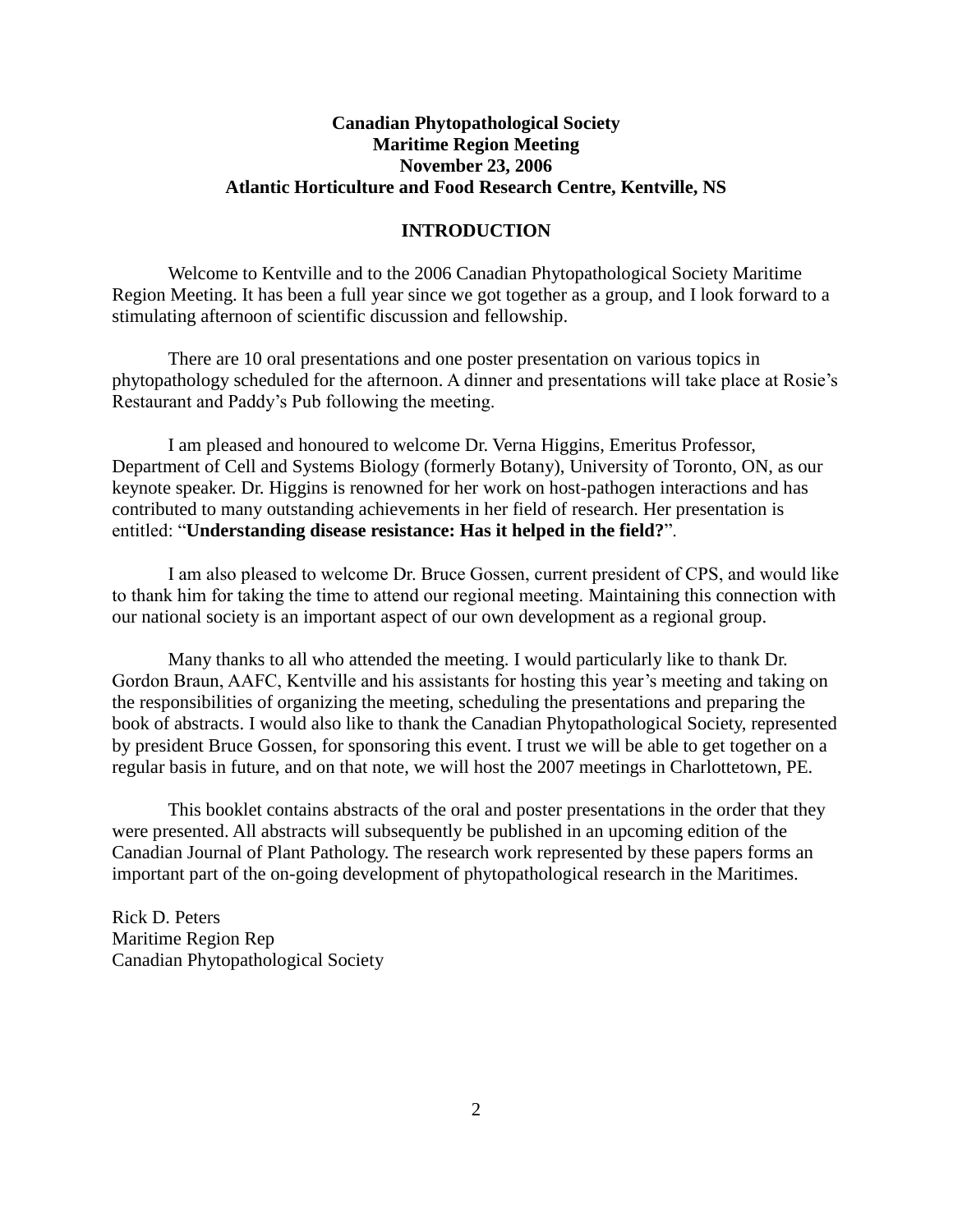**Canadian Phytopathological Society - Maritime Regional Meeting 2006 Scientific Program**

# **Thursday, 23 November 2006 Cornwallis Room, Kentville Research Centre**

13:00-13:10 **Welcome to AFHRC Kentville**: Dr. Roy Bush - Research Manager

13:10-13:20 **Welcome and Introduction:** Rick D. Peters, CPS Representative - Maritime region

13:20-13:30 **Greetings from CPS**: Dr. Bruce Gossen - CPS President

13:30-14:15 **Keynote Speaker: Dr. Verna J. Higgins**, Emeritus Professor, Department of Cell and Systems Biology (formerly Botany), University of Toronto, ON. "Understanding disease resistance: Has it helped in the field?"

#### **Session A: Bacterial Plant Pathogens**

14:15-14:30 Evaluation of products for the control/suppression of common scab (*Streptomyces scabies*) in Shepody potatoes. **Robert Coffin**, Claudia Goyer, William Hardy, Michelle Webber, Bryce Drummond, Lauren Johnson, and Steven Watts.

14:30-14:45 Molecular detection of *Clavibacter michiganensis* subsp. *insidiosus*, causal agent of bacterial wilt of alfalfa. L.J. Ward, J. Gourley and **S.H. De Boer**.

14:45-15:00 An artificial positive control for use in the real-time PCR detection of *Clavibacter michiganensis* subsp. *sepedonicus.* **D.S. Smith**, J. Gourley and S.H. De Boer.

# 15:00-15:30 **Nutrition Break and Poster Session**

A novel technique for assessing resistance to lesion expansion caused by *Sclerotinia sclerotiorum* in canola and sunflower. C. Olivier, **B.D. Gossen**, and G. Séguin-Swartz.

#### **Session B: Fungal Plant Pathogens**

15:30-15:45 Trimming the carrot canopy to reduce the incidence of Sclerotinia rot. **R. D. Peters** and K. R. Sanderson.

15:45-16:00 A novel technique for inoculation of field and horticulture crops with *Sclerotinia* spp. **B. D. Gossen** and M. R. McDonald.

16:00-16:15 Evaluation of products for prevention of rot in stored tubers exposed to late blight (*Phytophthora infestans*) inoculum. **Robert Coffin**, William Hardy, Bryce Drummond, Lauren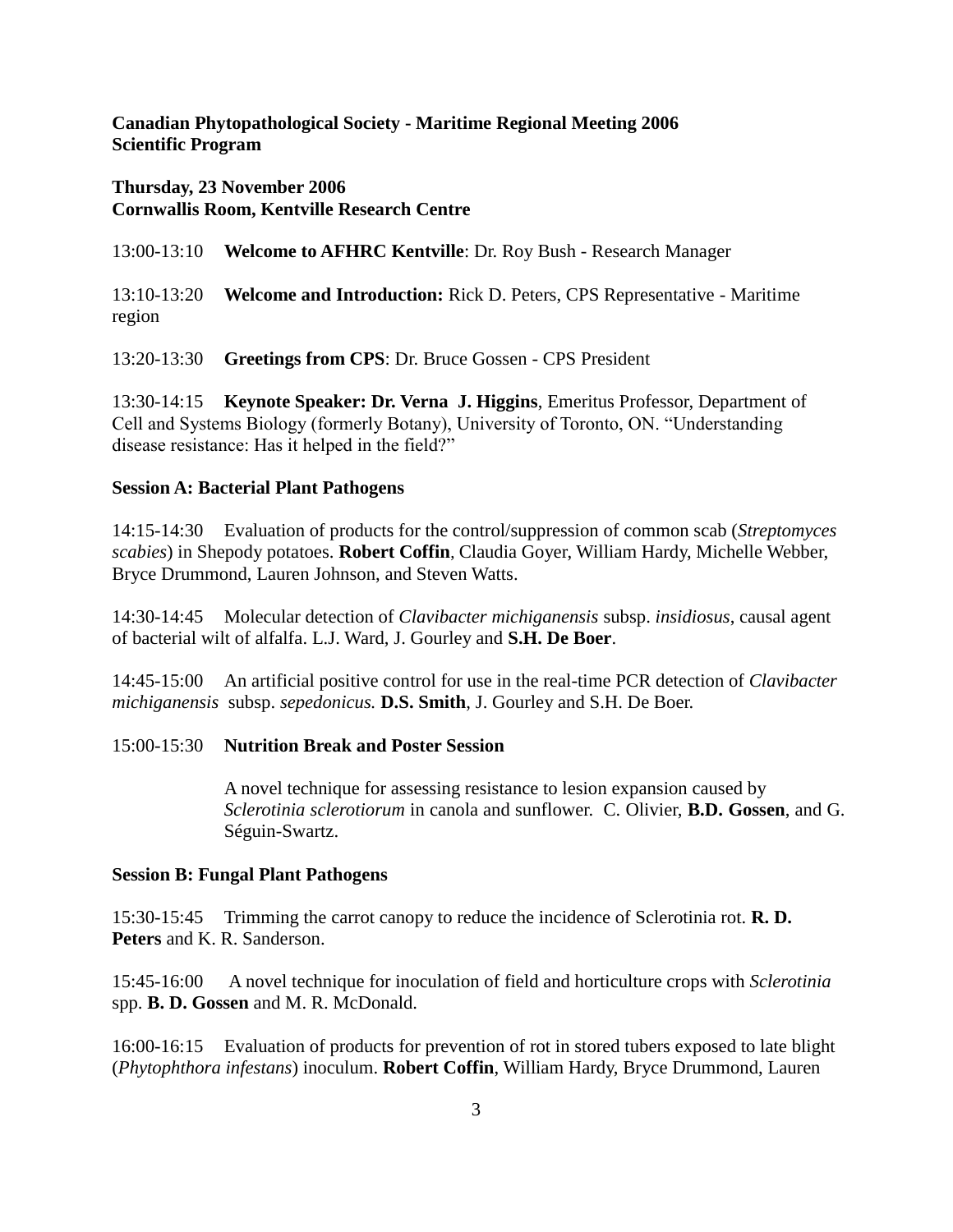Johnson, Steven Watts , Melvin McQuillan, David Bell.

16:15-16:30 *Muscodor albus* volatiles control toxigenic fungi under CA storage conditions. **P.G. Braun**, M. Vailati, R.K. Prange and E.W.E. Bevis.

16:30-16:45 Valdensinia leaf spot of lowbush blueberry: an emerging new threat. **P.D. Hildebrand** and W.E. Renderos.

- 16:45-17:00 ..... ...... Bud Platt
- 17:00-17:10 **Wrap-up**
- 17:30- **Dinner - Rosie's Restaurant and Paddy's Pub.**

**Note to presenters; Please ensure that your presentation is given to the audio/visual coordinator at least 1 hour prior to the start of the session**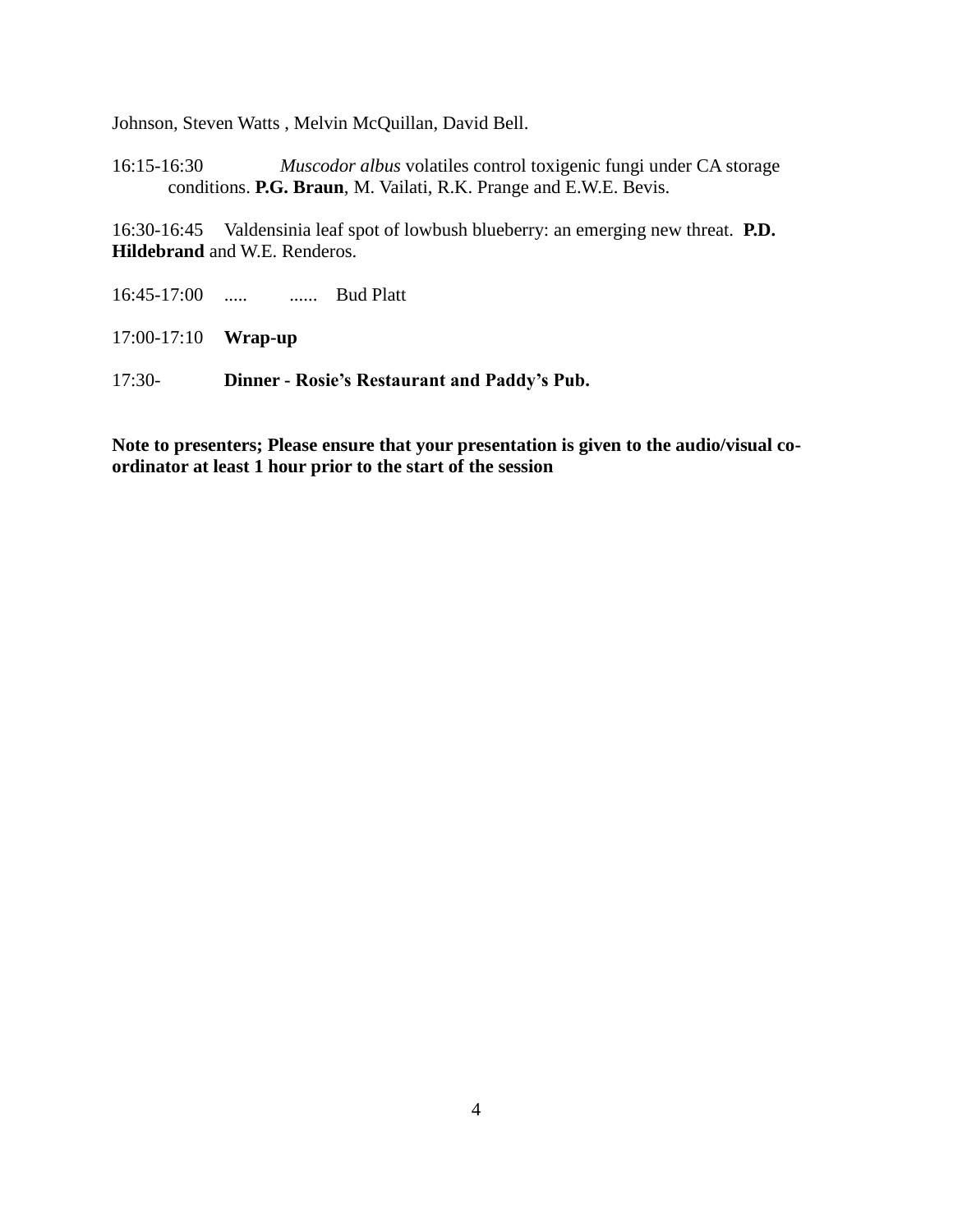#### **Session A: Bacterial Plant Pathogens**

14:15-14:30

**Evaluation of products for the control/suppression of common scab (***Streptomyces scabies)* in Shepody potatoes. Robert Coffin<sup>1</sup>, Claudia Goyer<sup>2</sup>, William Hardy<sup>1</sup> Michelle Webber<sup>1</sup>, Bryce Drummond<sup>1</sup>, Lauren Johnson<sup>1</sup>, and Steven Watts<sup>3</sup>. <sup>1</sup>Cavendish Farms, Kensington, PEI; *<sup>2</sup>Agriculture and Agri-Food Canada, Fredericton, N. B.; <sup>3</sup>Engage Agro*.

Replicated field plots were established on PEI to assess different products for suppression of scab. Shepody seed tubers with severe surface and pitted scab were used for trials. In 2005, seed pieces were treated with powdered sulfur (1kg.per 100kg.seed), Javex bleach (whole tuber dipped for one minute in 10% solution), "green clay" (in -furrow application at 1litre/ ha and 10 l/ha) and an in-furrow application of Polyram (metiram) fungicide (10kg/ha). Control plots did not receive any treatment. A slight suppression of scab symptoms, in daughter tubers, was noted in the (metiram) treatments. No suppression of scab occurred in the other treatments. In 2006, seed piece treatments of streptomycin sulfate 25.2% at 1kg. product /100kg of cut seed slowed plant emergence, slightly reduced tuber yields but gave a reduction in scab on daughter tubers, both in the percent of tubers infected and the severity of symptoms. Javex did not reduce the frequency of infected tubers nor severity of symptoms Seed piece treatments with oxytetracyclene (1kg product/100kg seed) caused severe retardation in plant emergence but negligible scab was evident on the daughter tubers. Common scab is caused by bacteria and antibiotics might offer a feasible method of scab suppression if plant phytotoxicity problems can be overcome.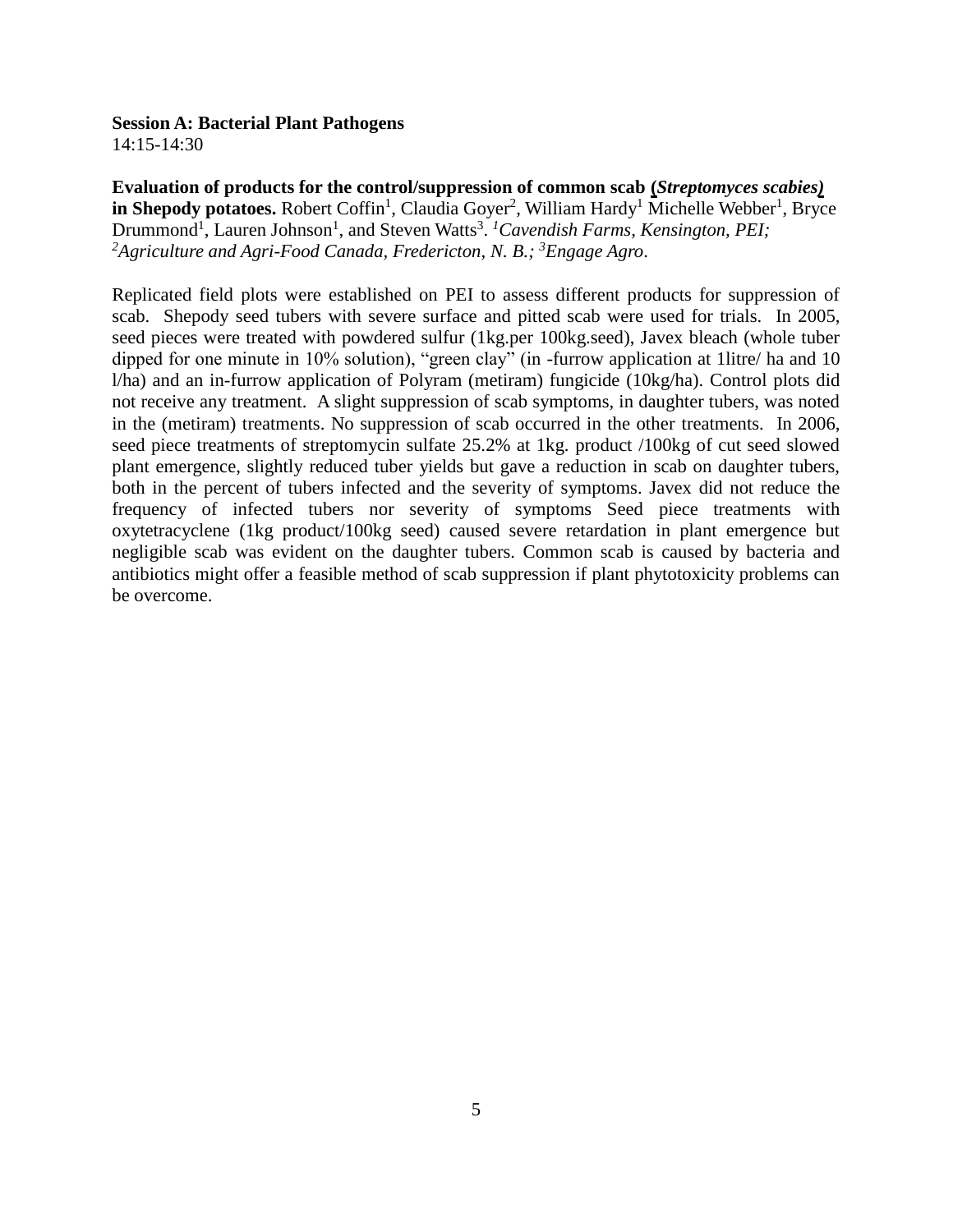# **Session A: Bacterial Plant Pathogens**

14:30-14:45

**Molecular detection of** *Clavibacter michiganensis* **subsp.** *insidiosus***, causal agent of bacterial wilt of alfalfa.** L.J. Ward, J. Gourley and S.H. De Boer. *Charlottetown Laboratory, Canadian Food Inspection Agency, Charlottetown, PE C1A 5T1 Canada*.

Alfalfa bacterial wilt caused by *Clavibacter michiganenesis* subsp. *insidious* (Cmi) is largely controlled by the use of resistant cultivars, but infected seed is of concern because it is the main means of spreading the bacterium into new production areas. Sensitivity and specificity of current seed-testing methods, based on culturing and serological identification, can be improved by molecular methods. We evaluated a conventional PCR assay using primers based on the intergenic spacer region of the *rrn* operon in a BIO-PCR format. The procedure involved enrichment of seed samples in a bacterial growth medium followed by DNA extraction and PCR amplification. A single artificially contaminated seed could be detected in a sample of 2500 seeds. However, the PCR method occasionally resulted in a false positive test based on detection of the 135 bp amplicon in electrophoresis gels. We also evaluated a second method that was formatted as a real time PCR Taqman assay and based on a modification of published primers and hybridization probe targeting an insertion element. The published PCR primers cross-reacted with the related bacterium *Clavibacter michiganensis* subsp. *sepedonicus* (Cms) but amplicons could be distinguished using Evagreen in a melt analysis. Inclusion of the modified hybridization probe in a Taqman assay resulted in specific detection of Cmi. Bioassays involving rootinoculation of alfalfa seedlings and subsequent verification of plant infection using the PCR Taqman assay was explored as a confirmatory test for Cmi-positive samples. Furthermore, a Cms Taqman probe was also developed and proved useful in a real time PCR test for Cms with the Cmi forward and a unique reverse primer in simplex or three-primer/two-probe multiplex assay.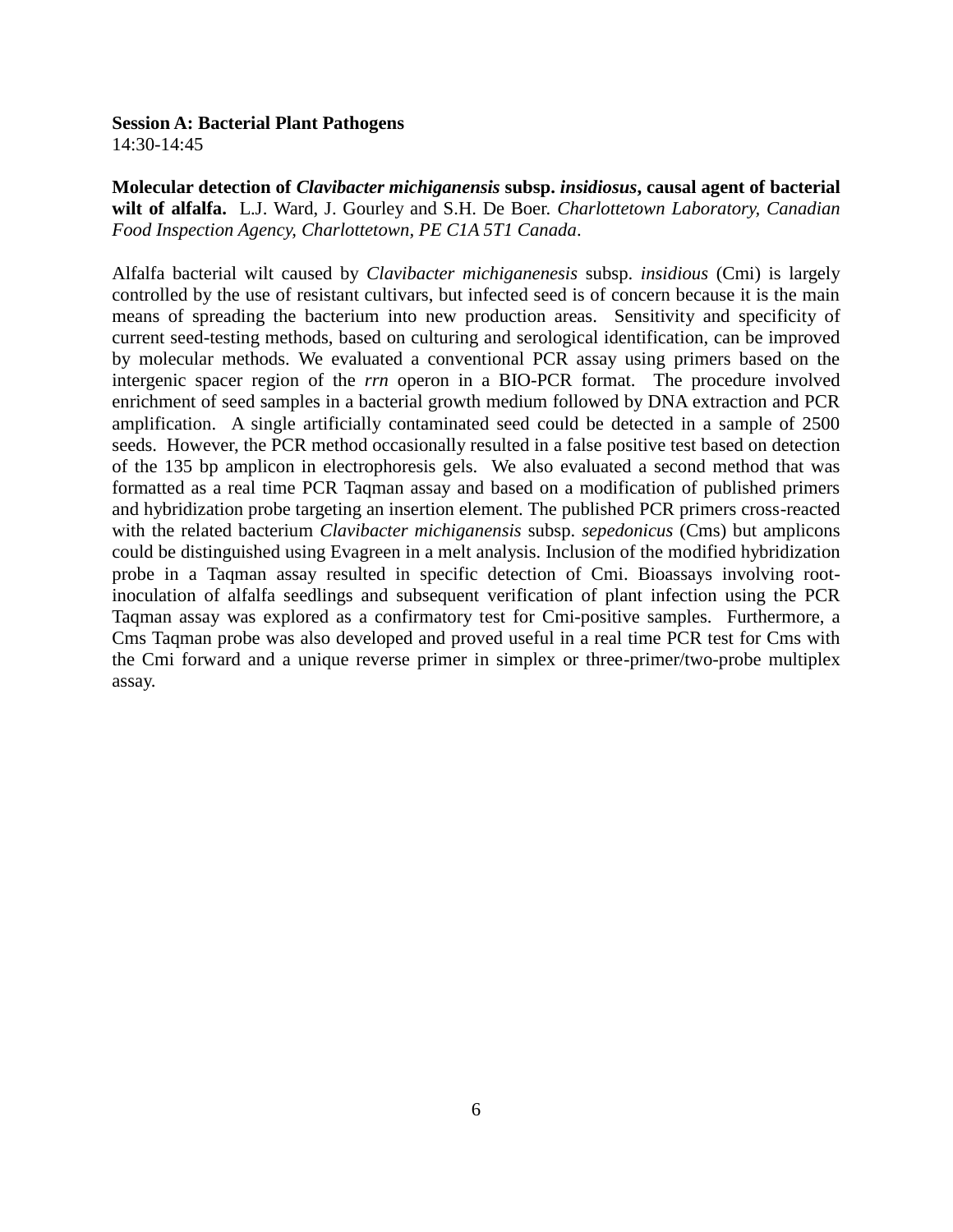#### **Session A: Bacterial Plant Pathogens**

14:45-15:00

#### An artificial positive control for use in the real-time PCR detection of *Clavibacter*

*michiganensis* **subsp.** *sepedonicus.* D.S. Smith, J. Gourley and S.H. De Boer. *Canadian Food Inspection Agency, Charlottetown Laboratory, Charlottetown, PE C1A 5T1 Canada.*

Bacterial ring rot of potato, caused by *Clavibacter michiganensis* subsp*. sepedonicus* (Cms) is an economically important disease and its early detection is essential to prevent its spread. PCR is emerging as the method of choice for many diagnostic applications because of its high sensitivity and is useful for detecting Cms. A reaction control (RC), however, is ideally required in any PCR test to validate negative results. A previously published real-time TaqMan PCR method for Cms detection was modified to incorporate an artificial construct that functioned as an internal RC. The construct, consisting of an invertase gene fragment flanked by sequences complementary to the Cms primers, was designed to generate an amplicon that differed from the Cms-specific amplicon but would confirm the absence of PCR inhibitory substances in template DNA. The RC construct was cloned into plasmid vector pCRII-TOPO and propagated in *Escherichia coli* strain DHα-T1. Partial sequencing of the resulting plasmid, pCmsC4, confirmed the presence of the RC insert. The RC amplicon did not react with the Cms-specific TaqMan probe, but could be detected with the inclusion of SYBR Green in the reaction mix. The Cms-specific and the RC amplicons could be readily distinguished by their respective postreaction melting temperatures in the presence of SYBR Green. The addition of 100 copies of pCmsC4 to the reaction did not adversely affect the limit of Cms detection in the TaqMan assay. Using this method, 28 of 28 known positive samples were correctly identified as positive, while 50 of 50 known negative samples tested negative for Cms. Based on the RC performance, 3 of the 50 negative extracts appeared to contain inhibitors. Preliminary validation data indicated that this modified TaqMan method has promising potential for investigating possible bacterial ring rot outbreaks and for confirming or resolving inconclusive results generated by other methods.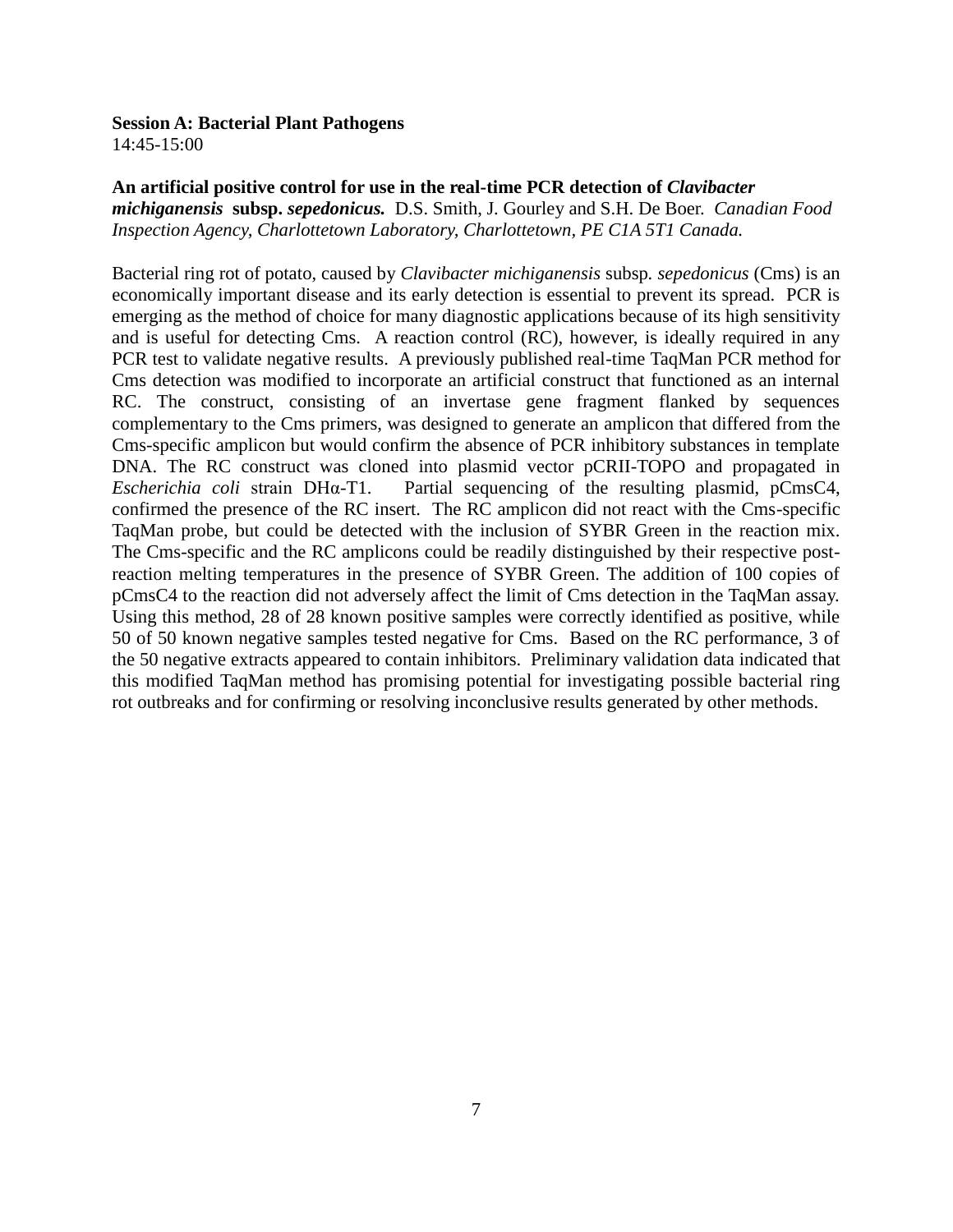**Poster Session** 15:00-15:30

**A novel technique for assessing resistance to lesion expansion caused by** *Sclerotinia sclerotiorum* **in canola and sunflower.** C. Olivier, B.D. Gossen, and G. Séguin-Swartz. *Agriculture and Agri-Food Canada, Saskatoon Research Centre, 107 Science Place, Saskatoon, SK, S7N 0X2.*

A novel inoculation technique was designed to assess the sclerotinia stem rot reaction of three canola (*Brassica napus* L.) lines ('Westar', 'Ebony' and AAFC line 14678) in controlled environmental conditions and in field tests. The main stem of a canola plant at early flower was clipped off and an Eppendorf tube containing a PDA culture of *S. sclerotiorum* (Lib.) de Bary was inserted on the cut stem. Lesion length was measured 7 days after inoculation and at harvest time in field nurseries. The Eppendorf inoculation technique was compared with inoculation using infested petals under controlled environmental conditions and with natural infection in field nurseries. In the growth room, lesion length resulting from the Eppendorf inoculation was positively correlated with lesion length obtained with infested petals. In field trials, the correlation with natural inoculation was generally significant under wet weather conditions (conducive for epidemic development), but not significant under dry weather conditions, where there was little or no natural infection. The Eppendorf technique was also assessed in sunflower (*Helianthus annuus* L.) in a field trial by inoculating cut petioles at heading. In sunflower, the Eppendorf inoculation technique produced high incidence of stem rot, which often resulted in complete collapse of the plant, under severe drought conditions.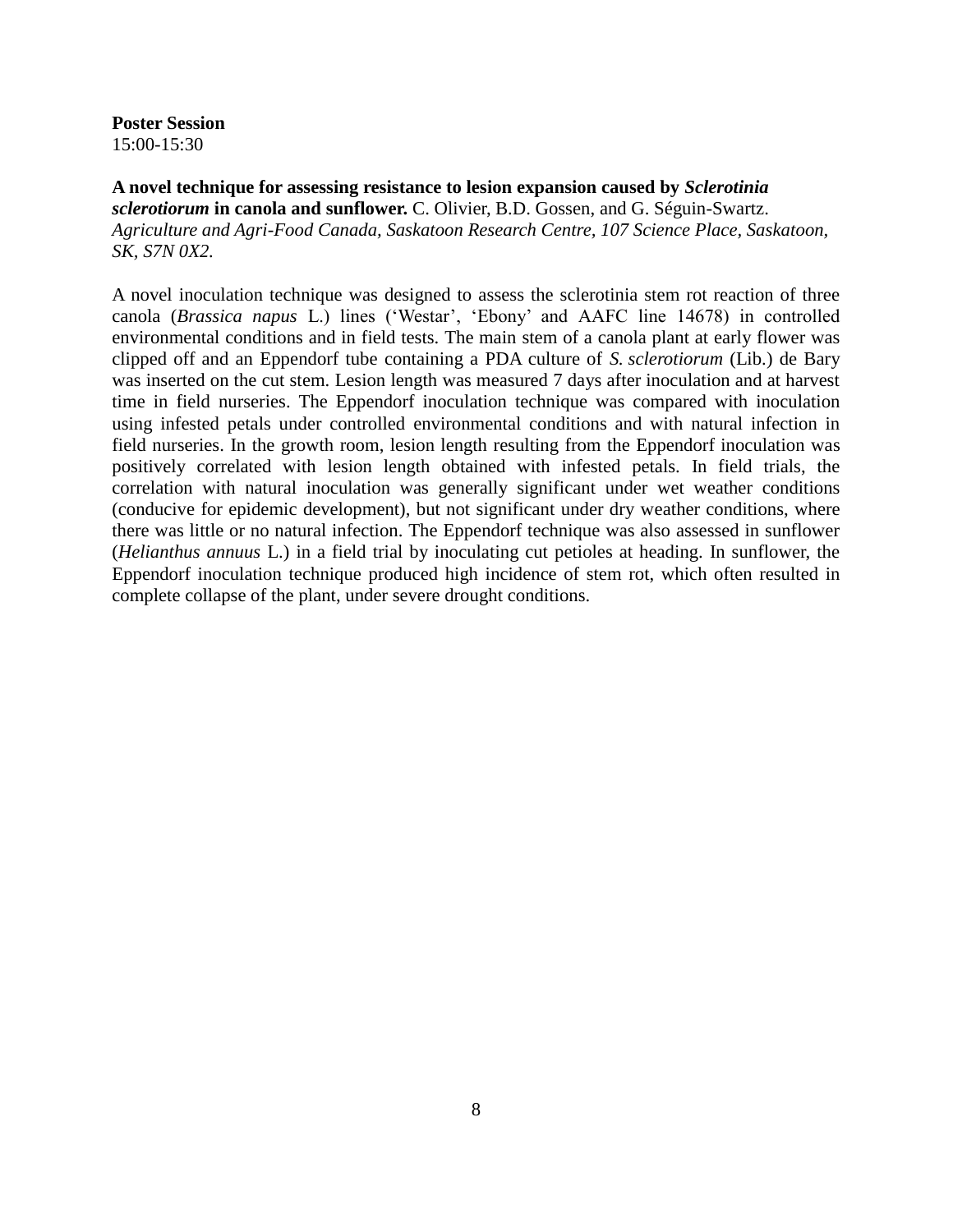15:30-15:45

**Trimming the carrot canopy to reduce the incidence of Sclerotinia rot.** R.D. Peters and K.R. Sanderson. *Agriculture and Agri-Food Canada, Crops and Livestock Research Centre, 440 University Ave., Charlottetown, PE C1A 4N6, Canada.*

Previous research has indicated that mowing the carrot canopy can prevent the establishment of conditions that are conducive to the development of Sclerotinia rot, caused by *Sclerotinia sclerotiorum*. To further develop this concept as a tool for plant disease management, a prototype carrot foliage trimmer (CFT) was designed and manufactured at the Harrington Research Farm in Prince Edward Island. The trimmer unit was designed to trim four adjacent carrot rows using rotary saw blades that could be adjusted for width to define the severity of cut. The CFT also has a series of lifter bars which lift older foliage lying on the soil surface prior to cutting with the blades. In this way, carrot canopies are opened to allow sunlight to penetrate and foliage to dry, and older senescing tissues that are most susceptible to infection are also removed. Initial evaluation of the CFT in 2006 indicated that mowing at row closure significantly  $(P=0.05)$ reduced the incidence of Sclerotinia rot in foliage and harvested carrots placed in storage. The CFT provides an environment-friendly option to control a disease for which there are currently no adequate control measures.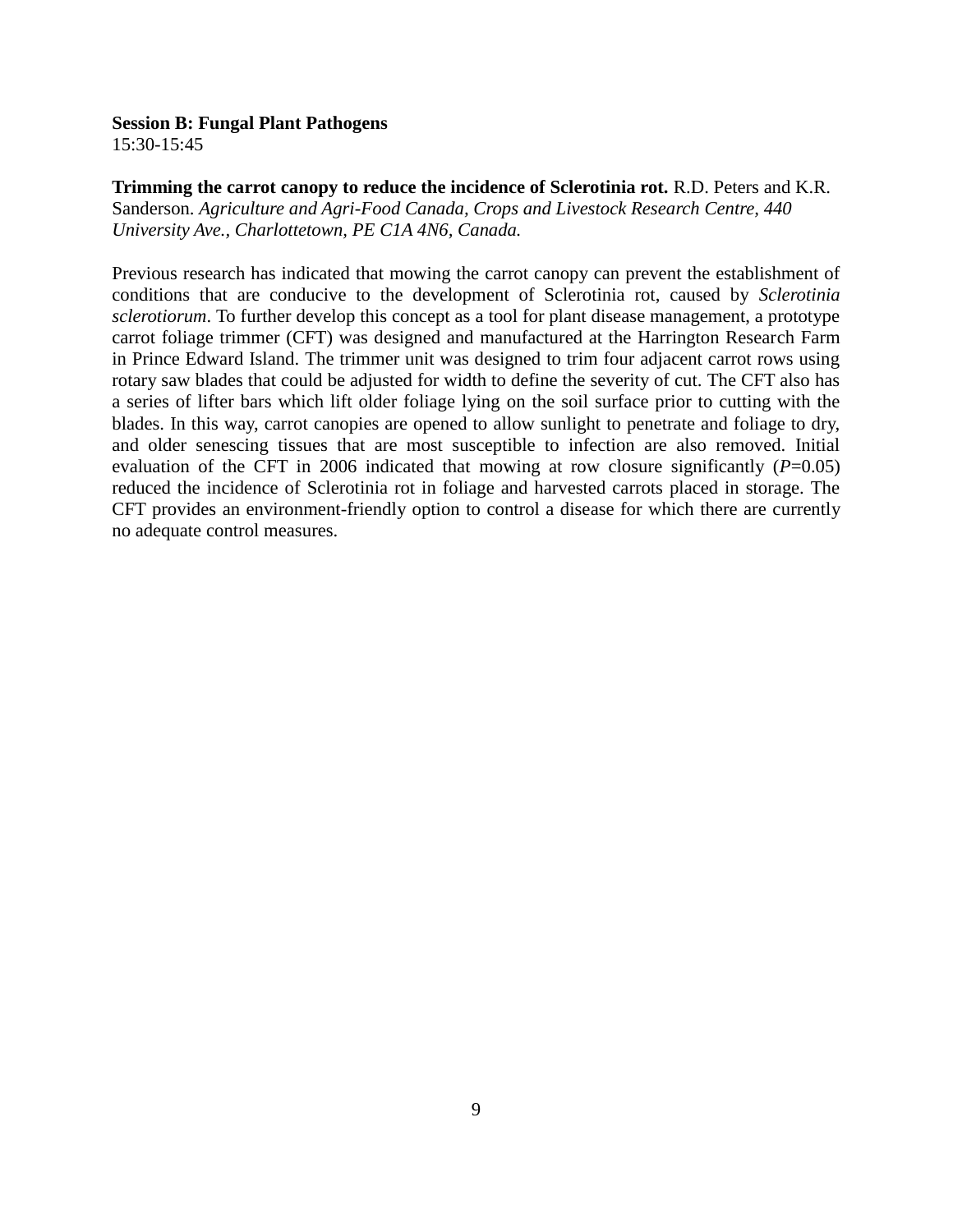15:45-16:00

**A novel technique for inoculation of field and horticulture crops with** *Sclerotinia* **spp.** B.D. Gossen and M.R. McDonald. *Agriculture and Agri-Food Canada, Saskatoon Research Centre, 107 Science Place, Saskatoon, SK, Canada S7N 0X2 and University of Guelph, Guelph, ON, Canada N1G 2W1.*

*Sclerotinia sclerotiorum* (Lib.) de Bary causes severe injury on a wide range of field and horticultural crops. Infection of healthy tissues occurs via mycelium, which generally originate from sclerotia or from senescent tissue such as flower petals infected by ascospores. A novel inoculation technique was designed to create artificial epidemics in field or greenhouse conditions that simulate infection from either source. Sheets of a coarse grade of filter paper were cut to fit into shallow aluminium trays and then steam sterilized. Plugs (about  $4 \text{ mm}^2$ ) from 1-wk-old colonies of *S. sclerotiorum* grown on PDA were placed on the filter paper at 5-cm centres. The paper was saturated with ½ strength sterile potato dextrose broth, and the trays were covered with transparent cling-wrap. The filter paper was incubated at 22 ºC until mycelium covered the surface, then dried in a laminar flow hood overnight and chopped to produce small pieces intended to simulated the size and texture of infected flower petals. The pathogen survives on the simulated petals for extended periods ( $> 3$  mo) when stored under dry conditions at -18 °C. In 2005, simulated petals were applied to a small-plot trial of lettuce grown on muck soil at the Bradford Marsh, ON, and the trial was expanded in 2006 to include *S. minor* Jagger. In both years, inoculation increased disease incidence relative to the control, and produced disease levels sufficient for studies of fungicide efficacy.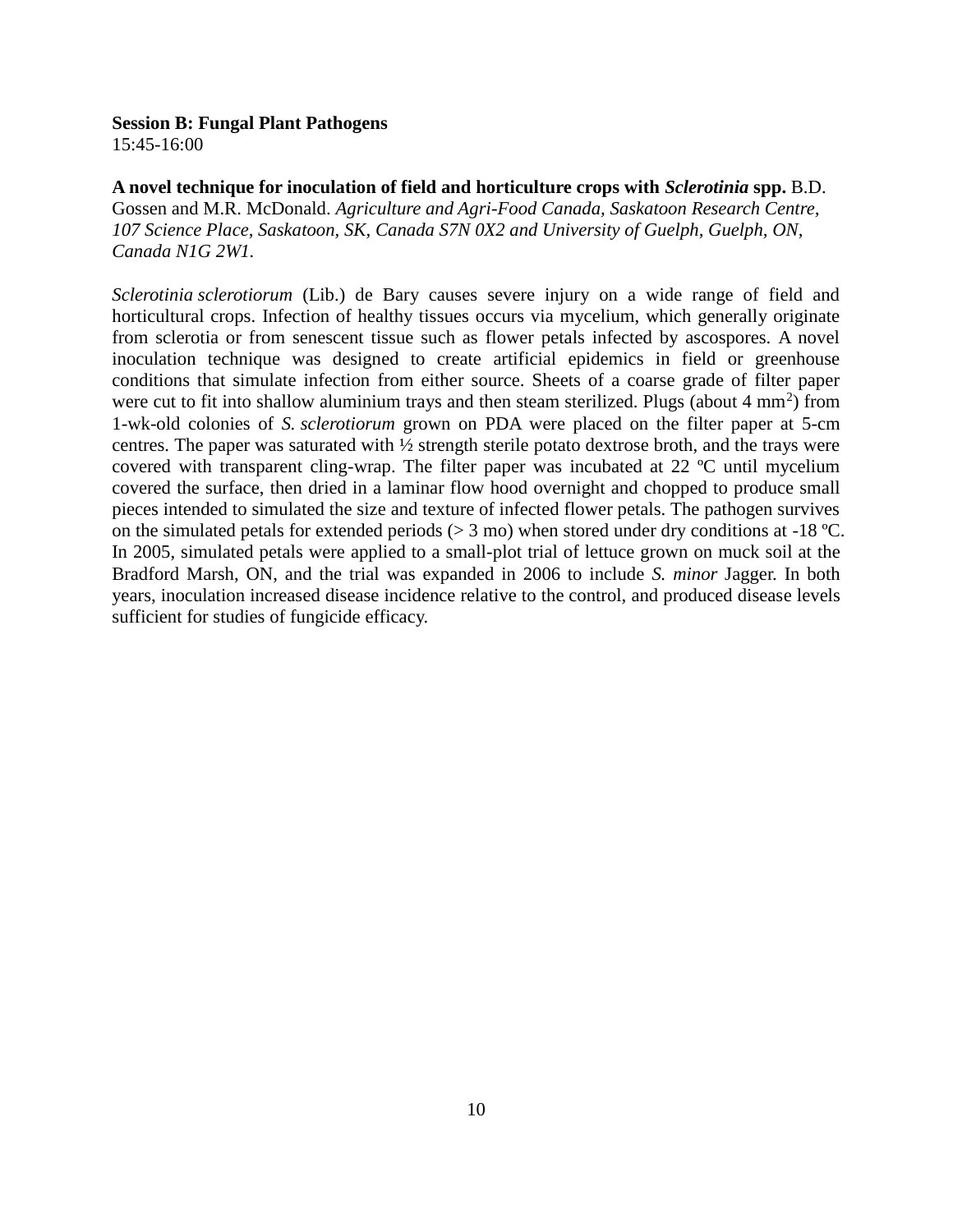16:00-16:15

**Evaluation of products for prevention of rot in stored tubers exposed to late blight**  (*Phytophthora infestans*) inoculum. Robert Coffin<sup>1</sup>, William Hardy<sup>1</sup>, Bryce Drummond<sup>1</sup>, Lauren Johnson<sup>1</sup>, Steven Watts<sup>2</sup>, Melvin McQuillan<sup>3</sup>, and David Bell<sup>4</sup>. <sup>1</sup>Cavendish Farms, *Kensington, PEI; <sup>2</sup>Engage Agro; <sup>3</sup>Agr. Storage Man. Inc.; <sup>4</sup>UAP*

The late blight pathogen can colonize potato tubers if spores contact healthy tubers during mechanical harvest operations. An experiment was conducted to assess the effect of Javex bleach, Oxidate and two sources of phosphorous acid (Phostrak from Omex, K-fight from UAP) on potato tubers exposed to late blight inoculum. Shepody and Russet Burbank tubers were scratched with a wire brush to break the integrity of the skin. Tubers were tumbled in plastic bags with late blight infected leaves (sporulating). Tubers were immediately sprayed with 6.5 litres of spray solution per tonne of potatoes. The Javex was a 10% solution, Oxidate was a 1% solution and the phosphorous acid products at 400 mls of product plus water per tonne of potatoes. Check treatments were comprised of scraped and non- scraped tubers; some being exposed and non-exposed to late blight. No rot occurred in the scraped and non- scraped tubers that were not exposed to late blight. For scraped tubers exposed to late blight, after three weeks of storage at 10-12 Celsius, all tubers in the "check", Javex and Oxidate treatments were exhibiting dry and wet rot. Rot developed most quickly in the Javex and check treatments and more slowly in the Oxidate. Despite the physical damage (scraping) and inoculum (late blight), no rot occurred in the tubers treated with the products containing phosphorous acid.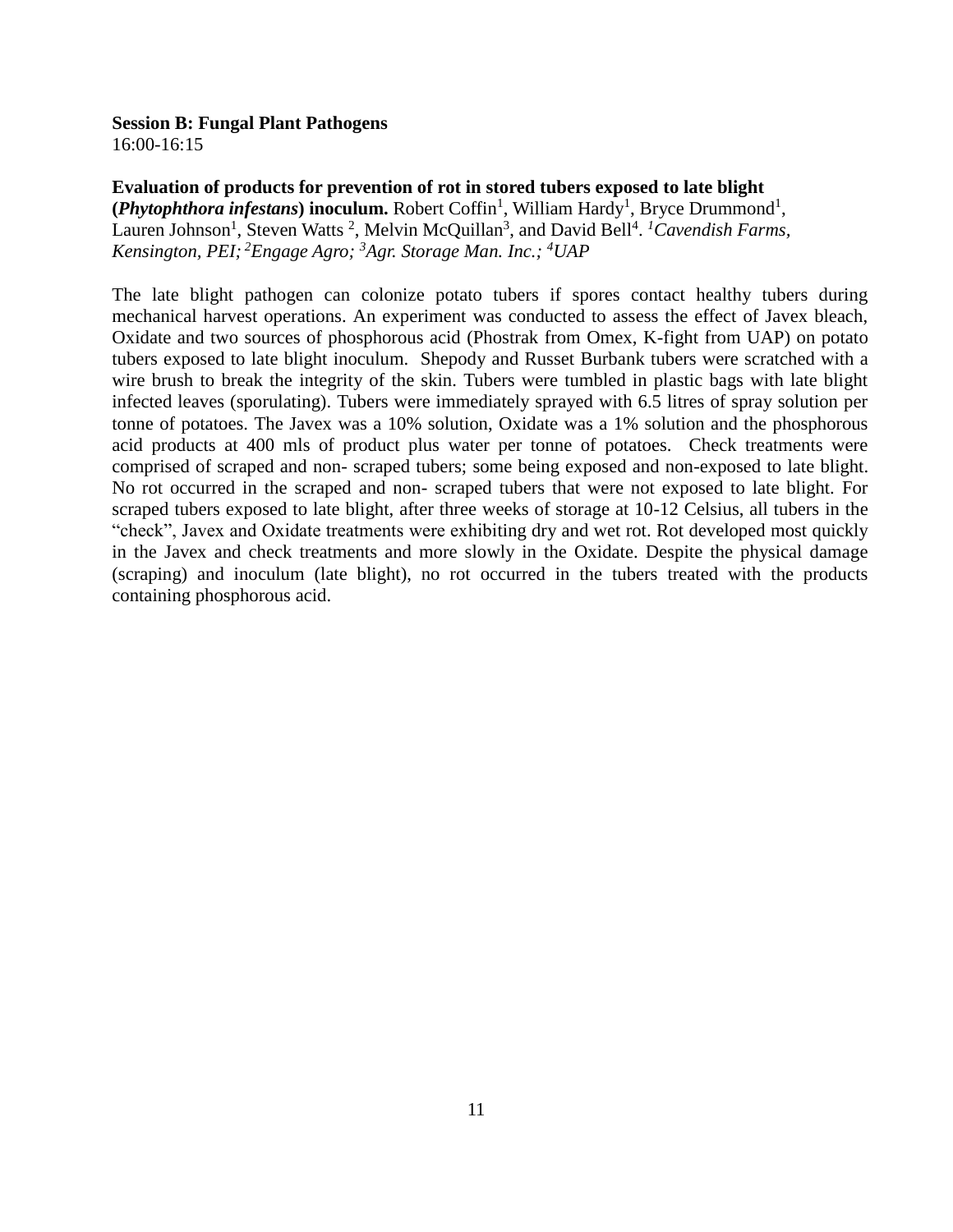16:15-16:30

*Muscodor albus* **volatiles control toxigenic fungi under CA storage conditions.** P.G. Braun, M. Vailati, R.K. Prange and E.W.E. Bevis. *Atlantic Food and Horticulture Research Centre, Agriculture and Agri-Food Canada. 32 Main St., Kentville, NS, B4N 1J5, Canada.* 

*Muscodor albus*, a biofumigant fungus, has great potential in managing plant pathogens in postharvest storage. It has been shown to produce over 20 volatile compounds with fungicidal and fungistatic properties. However, *M. albus* is a warm climate endophyte and its biofumigant activity is significantly inhibited at temperatures below 10°C. Seven ochratoxin-producing fungi, *Aspergillus carbonarius*, *A. flavus*, *A. niger*, *A. ochraceus*, *Penicillium verrucosum*, *Fusarium culmorum*, and *F. graminearum* were completely controlled by exposure to volatiles from 2 g/L *M. albus*-colonized rye grain in sealed glass jars for 24 h at 20°C. Two major volatiles of *M. albus*, isobutyric acid (IBA) and 2-methyl-1-butanol (2-MB) at 50 μL/L and 100 μL/L, respectively, gave differential control of the seven fungi when applied individual at 20°C. When the fungi were exposed to both IBA and 2-MB together an average of 94% of the spores were killed. In a factorial experiment with controlled atmospheres (CA) at 3°C with 72 h exposures to five concentrations of IBA and 2-MB combinations, CA atmospheres had no significant effect. At the highest volatile concentration of 50 μL/L IBA and 100 μL/L 2-MB all seven fungi were completely controlled at 3°C, regardless of atmosphere. Major volatiles of *M. albus* may have significant potential for managing plant pathogens in either air or CA storage. However, combinations of volatiles may be required to provide a broader spectrum of control than individual volatiles.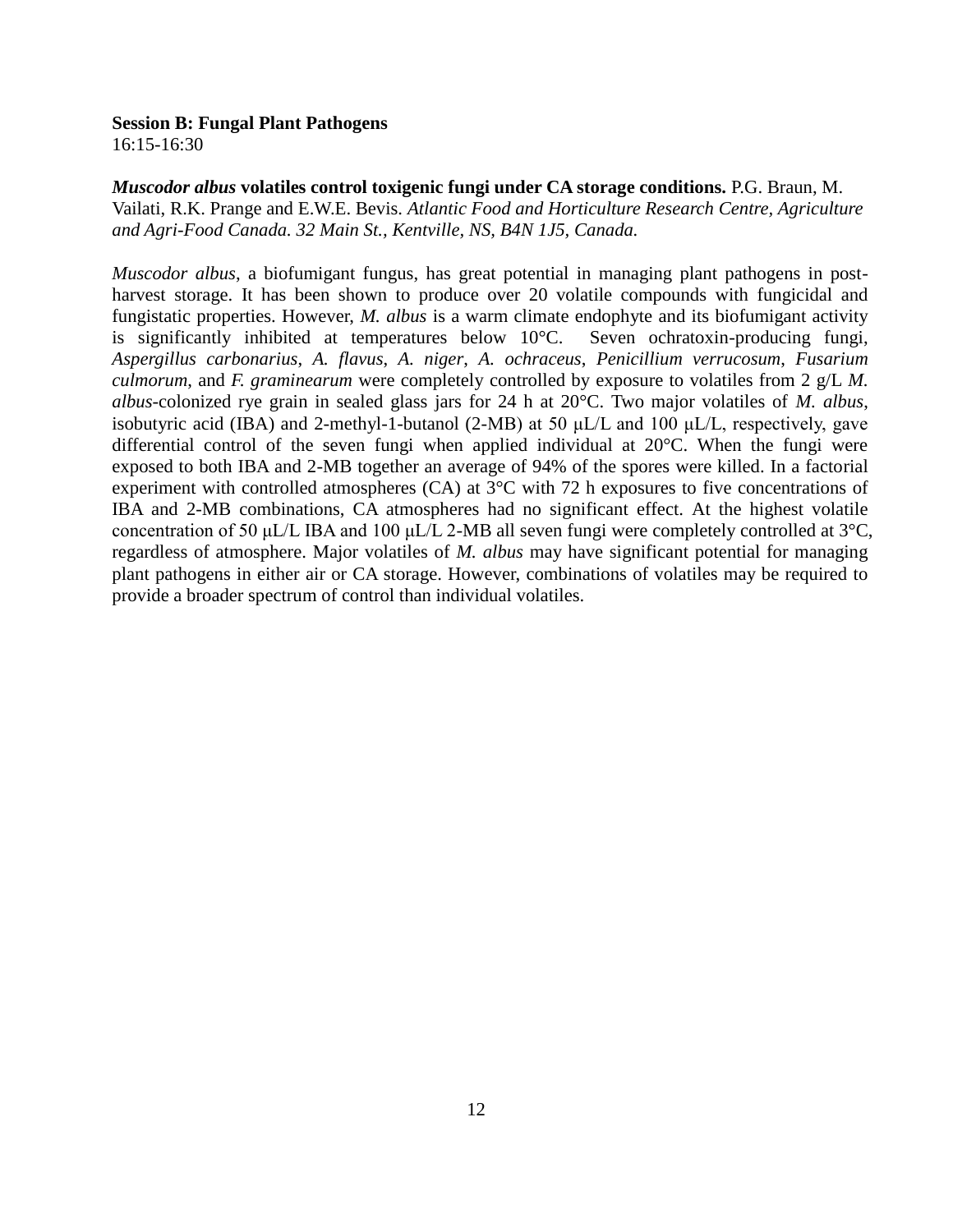16:30-16:45

**Valdensinia leaf spot of lowbush blueberry: an emerging new threat**. P.D. Hildebrand and W.E. Renderos. *Atlantic Food and Horticulture Research Centre, Agriculture and Agri-Food Canada, 32 Main St. Kentville, NS B4N 1J5, Canada.*

An unusual leaf spot of lowbush blueberry was first observed in 1997 in two fields of Nova Scotia. The disease caused defoliation of blueberry stems, but was confined to an area of about  $1m^2$ . However, by 2004, the disease was more common and in 2005 and 2006, severe defoliation occurred in numerous fields resulting in estimated yield reductions of >60% in some cases. The causal organism was identified as *Valdensia heterodoxa* Peyr., the anamorph of the ascomycete *Valdensinia heterodoxa* Peyr. Symptoms on blueberry appear as circular, brown (sometimes zonate) lesions variable in size up to 1 cm in diameter. A single lesion frequently results in leaf abscission. Defoliated cropping stems may recover by producing new leaf shoots, but sprout stems produce new vegetative shoots in leaf axils where flower buds normally occur resulting in reduced yields the following year. The disease usually begins in moist, shaded areas of fields during early June as small foci (10 cm diam) encompassing a few stems. Large stellate conidia (up to 600 um diam) are produced on abscised leaves which are forcibly propelled upward landing on healthy leaves of adjacent stems. During wet weather, disease foci expand and coalesce to eventually encompass large areas. The disease subsides during dry weather, but may resume in late summer with the return of more frequent rain. Fungicide applications in June 2006 showed that Pristine  $\text{WG}^{\text{TM}}$  (boscalid and pyraclostrobin) reduced disease, whereas chlorothalonil, propiconazole and captan were less effective. This is a first report of *V. heterodoxa* causing economic losses to lowbush blueberry. We propose the name Valdensinia leaf spot for this disease.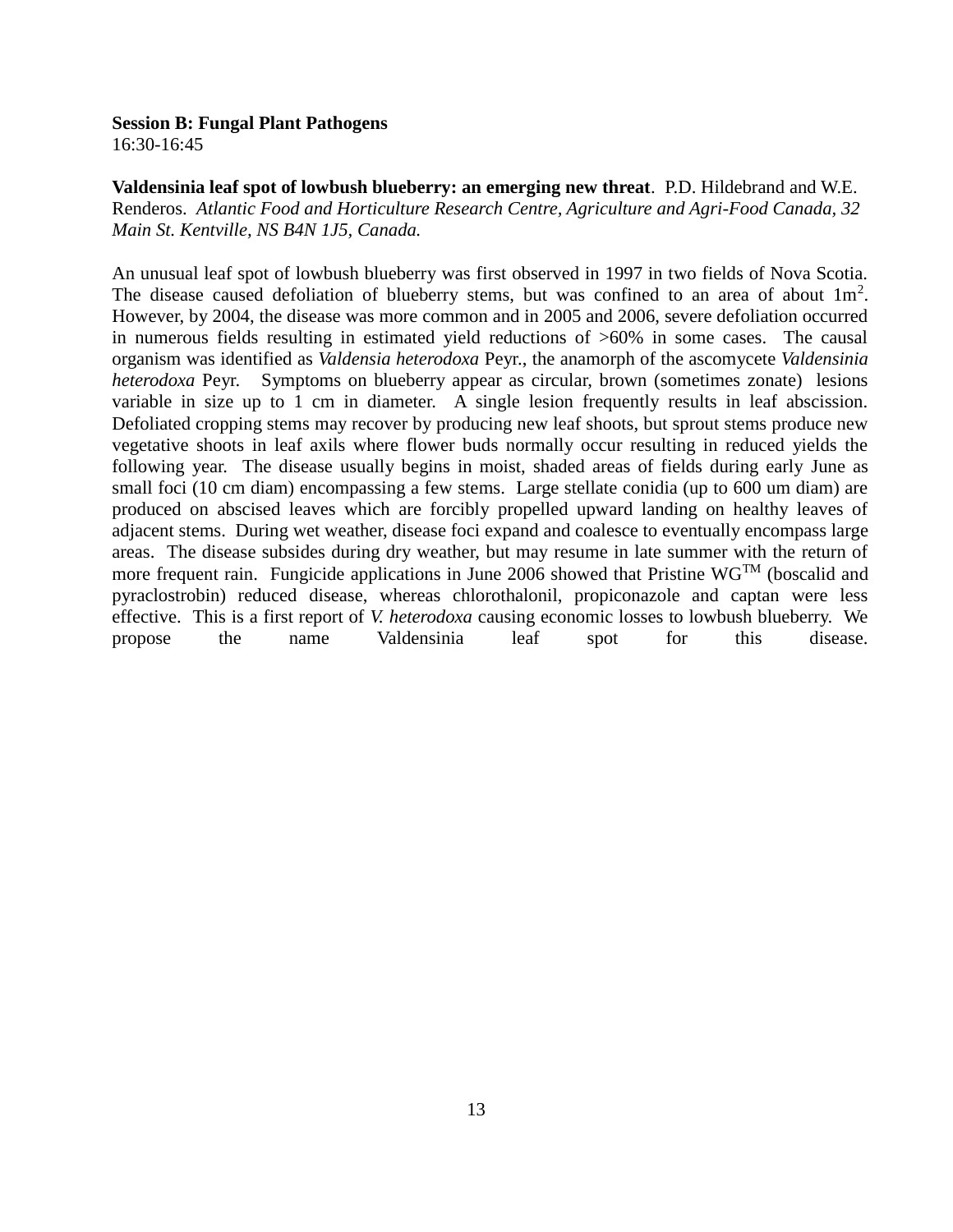# **Participants of CPS Maritime Regional Meeting 2006**

Eric Bevis, Agriculture and Agri-Food Canada, 32 Main St., Kentville, NS , B4N 1J5, bevise@agr.gc.ca

Gordon Braun, Agriculture and Agri-Food Canada, 32 Main St., Kentville, Nova Scotia, B4N 1J5 braung@agr.gc.ca

Brett Caissie, Agriculture and Agri-Food Canada, 1217, Harrington, PE caissieb@agr.gc.ca

Marleen Clark, PEI Department of Agriculture & Fisheries & Aquacultue, Kensington, C0B 1M0 e-mail: mmclark@gov.pe.ca

Robert Coffin , Cavendish Farms, PE, coffin.robert@CavendishFarms.com

Barb Daniels-Lake, Agriculture and Agri-Food Canada, 32 Main Street, Kentville, Nova Scotia, B4N 1J5

Solke De Boer, Canadian Food Inspection Agency , The Charlottetown, 93 Mount Edward Road, Charlottetown, PE C1A 5T1, www.inspection.gc.ca

Kathryn Drake, Agriculture and Agri-Food Canada, 440 University Ave, Charlottetown, PE, C1A 4N6, drakek@agr.gc.ca

Bruce D. Gossen, Agriculture and Agri-Food Canada, 107 Science Place, Saskatoon, SK S7N 0X2 gossenb@agr.gc.ca

Bruce Gray, Nova Scotia Agricultural College, Department of Environmental Sciences, P.O. Box 550, Truro, NS B2N 5E3, bgray@nsac.ca

William Hardy, Cavendish Farms, PE, william.hardy@CavendishFarms.com

Roger Henry Agriculture and Agri-Food Canada, 440 University Ave., Charlottetown, PE C1A 4N6. Email: henry@agr.gc.ca

Dr. Verna J. Higgins, Emeritus Department of Cell and Systems Biology (formerly Botany), University of Toronto , higgins@botany.utoronto.ca

Paul Hildebrand, Agriculture and Agri-Food Canada, 32 Main Street, Kentville, Nova Scotia, B4N 1J5 hildebrandp@agr.gc.ca

Andrew Jamieson, Agriculture and Agri-Food Canada, 32 Main Street, Kentville, Nova Scotia, B4N 1J5

Ian Macdonald, Agriculture and Agri-Food Canada, 440 University Avenue, Charlottetown, PE